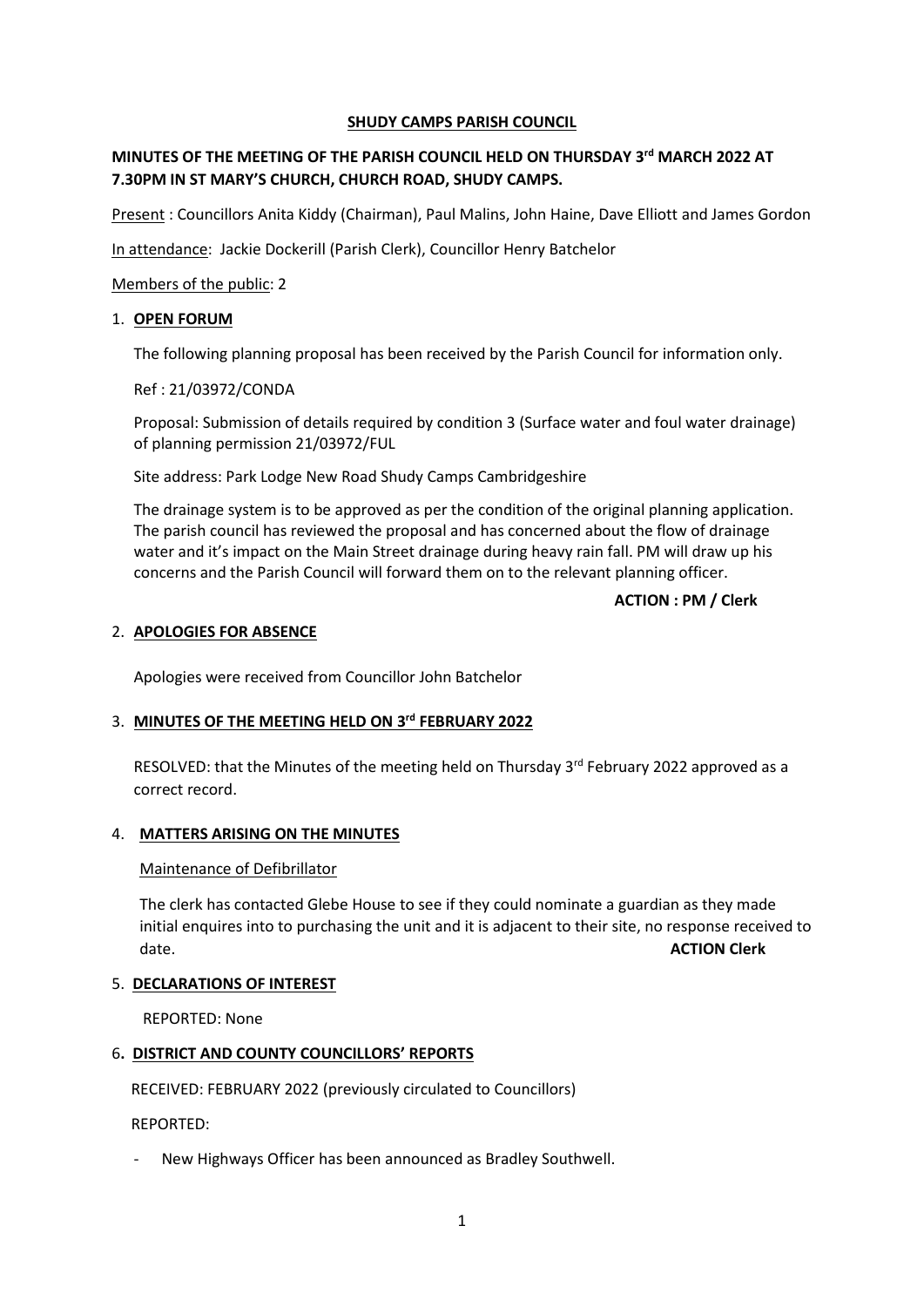- A1307 Improvements have started at the Hildersham Crossings, delays on the highway are expected for another 4-6 weeks then work will continue at the road side with minimal disruption.
- The District and County councils have both had their Budget meetings, the County are raising the rates by just under of 5% and the District is raising them by £5 and the impact will be an increase of £1.44 per week for a Band D property.
- The LHI results are expected mid March and the funds to be available mid April.
- The Boundary commission have published their new proposals and this could mean Shudy Camps moving into South Cambs.
- JH enquired about the possible development on the outskirts of Haverhill near Hazel Stubs, west of the town's by pass. HB was not aware but will make enquiries with West Suffolk Planning.

### 7. **FINANCIAL ACCOUNTS**

REPORTED: that the balance of £5999.01 in the Treasurer's Account at 23<sup>rd</sup> February.

REPORTED: Following expenses have been made since the last meeting

| Castle Camps Review Contribution - 3 issues           | 162.56              |
|-------------------------------------------------------|---------------------|
| Church Camps PCC 2021 Meetings                        | 120.00              |
| Red Shoes Payroll Services 7929                       | 43.20               |
| ACRE Annual Membership 01/01/22                       | 57.00               |
| Open Spaces Annual Membership 01/02/22                | 45.00               |
| Castle Camps Village Hall July 21 to April 22 £250 PA | 208.33              |
| Clerk expenses: Printer Ink                           | 41.95               |
| Clerk Training course Jan - 2 days                    | 250.00              |
| REPORTED: Following expense was approved for payment  |                     |
| Payments/Receipts for authorisation at this meeting   |                     |
| Clerk Wages (Jan - Mar) due 31/3/22                   | 749.43              |
| Red Shoes - Payroll Services for Jan to Mar           | 43.20               |
| <b>CAPALC Affiliation Fees 22/23</b>                  | 214.33              |
|                                                       | <b>ACTION Clerk</b> |

 REPORTED : the balances of £158 in the Social Club Account and £8794.35 in the s106 account on 23rd February 2022

#### 8. **CORONAVIRUS UPDATE**

Nothing noted

### 9. **PLANNING MATTERS**

(i) Applications on hand @ 23/02/22

 21/02235/FUL – The Oaks – replacement of existing dwelling with 2 bungalows – applied for 14/05/2021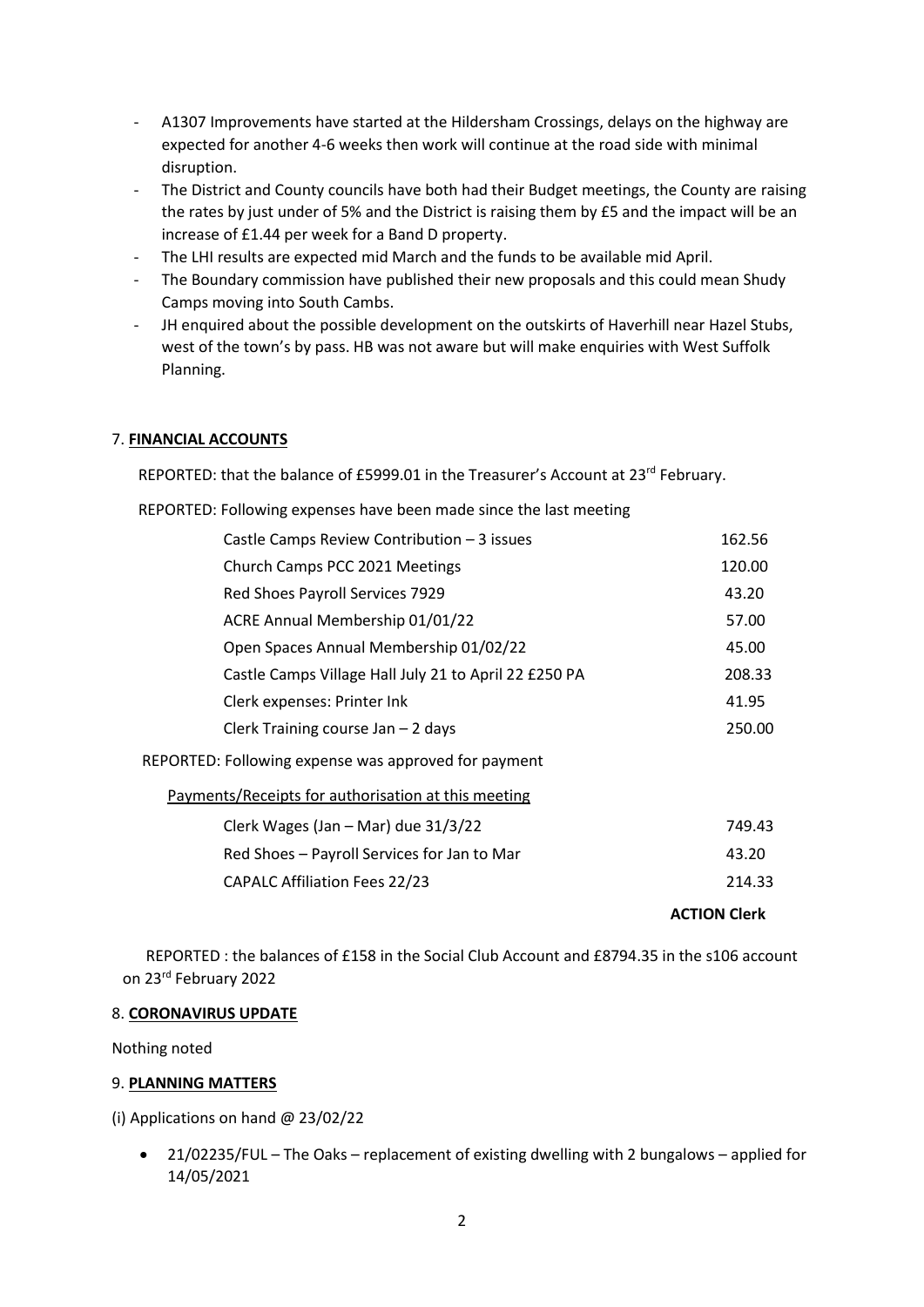This planning application is expected to be refused and the applicant can then appeal for nondetermination.

(ii) 22/00299/HFUL, Erection of front porch and single storey rear extension. Resubmission of 21/04711/HFUL, Yew Tree House, Main Street.

 Reported : The parish council support the application, just noted that site vehicles need to parked on site and does not need to be referred to planning committee

#### **ACTION Clerk**

#### 10. **HIGHWAYS AND RELATED MATTERS**

i) Nosterfield End –selling phone box

AK recapped the history surrounding the phonebox and the current erosion around the base, also confirming the phonebox is the property of the Parish Council on Highways land and they are liable for any incidents that may occur. The subsidence and condition of the phonebox has been getting worse over recent year and a long term solution has been by the aim of council over approximately the last 2 years. Residents have been consulted during this process and the feedback we received from the Nosterfield End residents was there was no strong views on keeping the phonebox and they were more worried about the excessive speed of vehicles, therefore upon this feedback the PC looked to sell the phonebox and use the funds to buy a mobile speed sign.

Joan Blackmore from Nosterfield End came to the meeting and confirmed that she and other residents wants the Phonebox to stay at Nosterfield End and the options to achieve this were discussed.

We confirmed that BG was looking into the options of keeping the phonebox in Nosterfield End and is reporting back to the parish council in April, therefore JB will liaise with BG to see if a viable solution can be found.

ii) Mobile Speed sign purchase

No further comment as the funding is still to be confirmed and LHI application decision also tbc

### iii) Jubilee Green

JG has completed the forms but we now have to supply evidence that the area has been used for ' lawful sports and past times' for the last twenty years. JH and AK have been in Shudy Camps for over 20 years and it was suggested that Patrick Haylock and Colin Jobson would also be able to confirm the use of the area. So JG will draw up a document for people to sign and confirm the above statement.

#### **ACTION JG**

iv) Footpath bridge has been repaired

- v) Village Sign Signs of wear
	- Work is to be carried out when condition are more favourable, item carried forward to the next meeting
- vi) Storm Damage